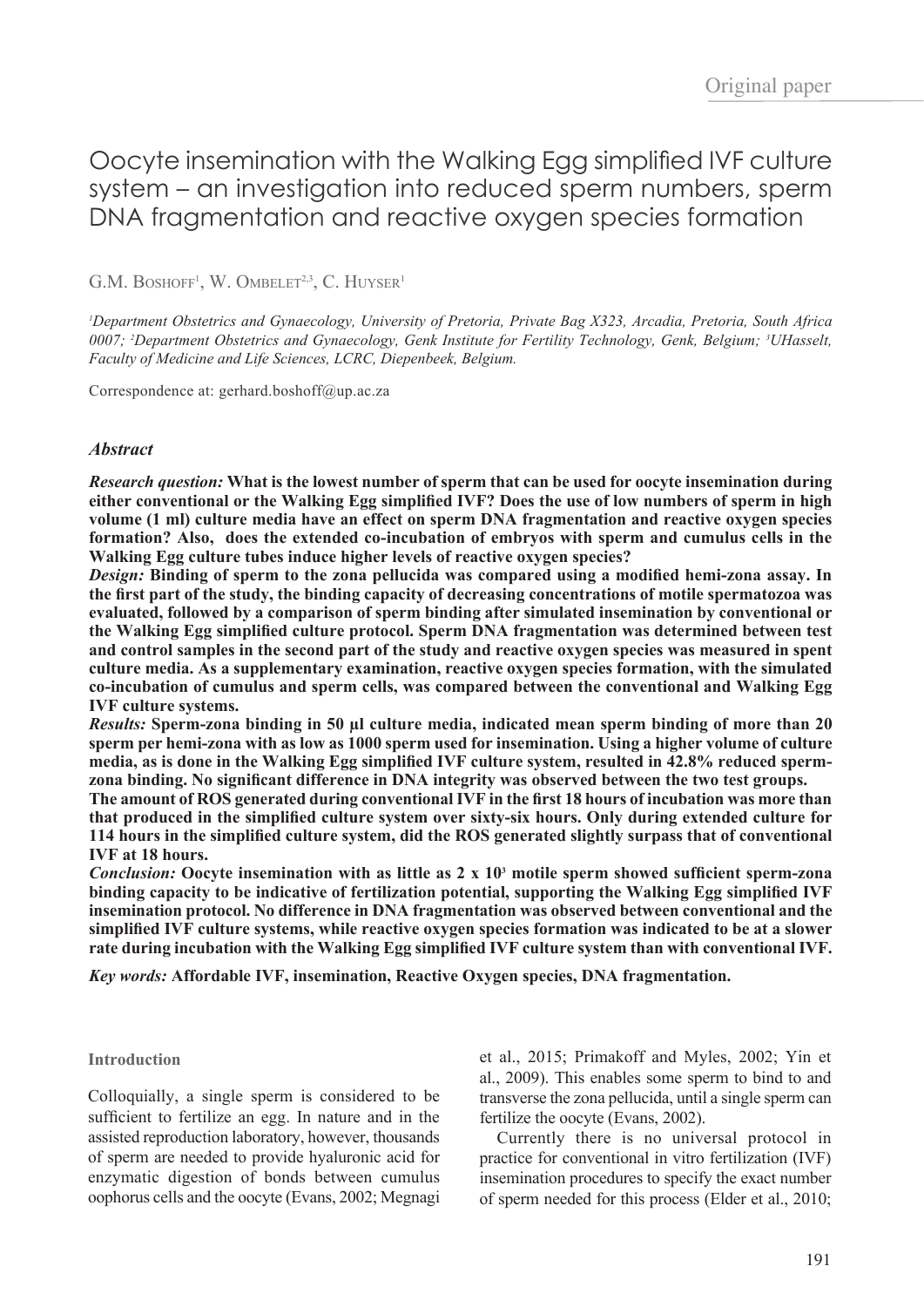Gardner et al., 2012; Zhang et al., 2013). According to the European Society of Human Reproduction and Embryology's revised guidelines for good practice in IVF laboratories (2015), "the number of progressively motile sperm used for insemination must be sufficient to optimize the chance of normal fertilization". This document furthermore states that it is common practice to use approximately 0.1 and 0.5  $\times$  10 $\degree$  progressively motile spermatozoa per millilitre, which equates to insemination with  $\sim$ 20 - 100 x 10<sup>3</sup> progressively motile sperm in a 200 µl micro-drop of culture media (De los Santos et al., 2016). On the other hand, The Walking Egg (tWE) simplified IVF culture system recommends a protocol of  $\leq 10 \times 10^3$ motile sperm per culture tube containing 1 ml culture media, with continued co-culture of fertilized oocytes, sperm and cumulus cells (Klerkx et al., 2014; Van Blerkom et al., 2014).

Comparing the tWE simplified culture system to conventional IVF, major differences such as (i) oocyte insemination with a lower number of progressively motile spermatozoa, (ii) culture with a higher volume of medium, (iii) continuously exposing oocytes/embryos to culture media containing sperm and cumulus cells for a longer incubation time, and (iv) that the culture environment is sealed from the ambient environment can be discerned (Klerkx et al., 2014; Van Blerkom et al., 2014). These differences between IVF culture systems may affect not only oocyte fertilization, but also future embryo development, due to the impact of reactive oxygen species (ROS) formation and deoxyribonucleic acid (DNA) fragmentation of sperm during the fertilization and culture process. On the one hand, ROS are needed for certain steps of development, such as the capacitation and acrosome reaction of sperm (Agarwal et al., 2015), and may even be implicated in the process of oocyte maturation (Guerin et al., 2001; Tiwari et al., 2016). Alternatively, high levels of ROS have been connected with lower oocyte fertilization rates, decreased embryo development resulting in embryos with uneven divisions and increased amount of fragmentation and also decreased clinical pregnancy rates (Agarwal et al., 2015; Guerin et al.; 2001, Yang et al., 1998). Also, lipid peroxidation in sperm by ROS is associated with reduced motility and oocyte-binding capacity, as well as increased sperm DNA fragmentation (Aitken, 2011). Sperm DNA fragmentation, especially when associated with double stranded DNA breaks, has been identified as playing a significant role in decreased embryo development and subsequent implantation (Ribas-Maynou and Bennet, 2019; Santi et al., 2018).

In this study, the tWE simplified IVF culture system's oocyte insemination and culture protocol are assessed, together with the culture system's influence on ROS generation and sperm DNA fragmentation. Exploring alternatives for men with moderate to severe male factor infertility, for treatment in clinics where intra-cytoplasmic sperm injection (ICSI) is not available, is paramount.

## **Methods**

## *Human gametes*

Gametes were collected from couples seeking assisted reproduction treatment at the Reproductive Biology Laboratory (RBL), Steve Biko Academic Hospital, Pretoria, South Africa, after being formally informed and given an information leaflet requesting their consent for the use of gametes destined to be discarded. The ethical approval for this project was granted by the University of Pretoria Ethics committee (reference number 460/2015). Nonviable unfertilized oocytes (n=123) remaining from ART cycles at the RBL were utilised for hemi-zona binding assay (HZA) testing (Franken et al., 1989). Likewise, human sperm, from semen samples  $(n=5)$ processed by density gradient centrifugation and a single wash (PureSperm® 40, 80 & Wash, Nidacon International AB, Mölndal, Sweden), was used for the HZA and DNA fragmentation testing. Culture media (Global® Total® for Fertilization, LifeGlobal, Guilford, Connecticut) used during experimentation was employed in the measurement of ROS.

# *Experimental design*

This study was initiated with the evaluation of decreasing concentrations of spermatozoa by a HZA. Following this, a direct comparison of sperm binding, via HZA, between conventional IVF and tWE simplified culture protocol after simulated insemination was performed. Nonviable, unfertilized bisected oocytes (n=104 and n=19, respectively) were used. During the first part of the study, each hemi-zona was placed in a 50 µl micro-drop of pre-gassed culture media, covered by mineral oil (FertiCult™ - Mineral Oil, FertiPro NV, Beernem, Belgium), along with either 50 x 103 (control) or a decreased number (test), ranging from  $0.5 \times 10^3$  to 20 x 10<sup>3</sup>, motile spermatozoa (Figure 1). In the second part of the study, each hemi-zona placed in either a 200 µl culture drop (control) or in a tWE culture tube (test) containing 1 ml gassed culture media, as performed in the simplified culture system and inseminated with  $5 \times 10^3$  motile spermatozoa (resulting in  $5 \times 10^3$  and  $25 \times 10^3$  motile spermatozoa per millilitre, respectively) (Figure 1). The samples were incubated for 18 hours in a conventional embryo culture incubator  $(7.35\% \text{ CO}_2)$ 5% O<sub>2</sub>; K-MincTM, Cook Medical, Bloomington, Indiana) (control) and laboratory warm bath (DB-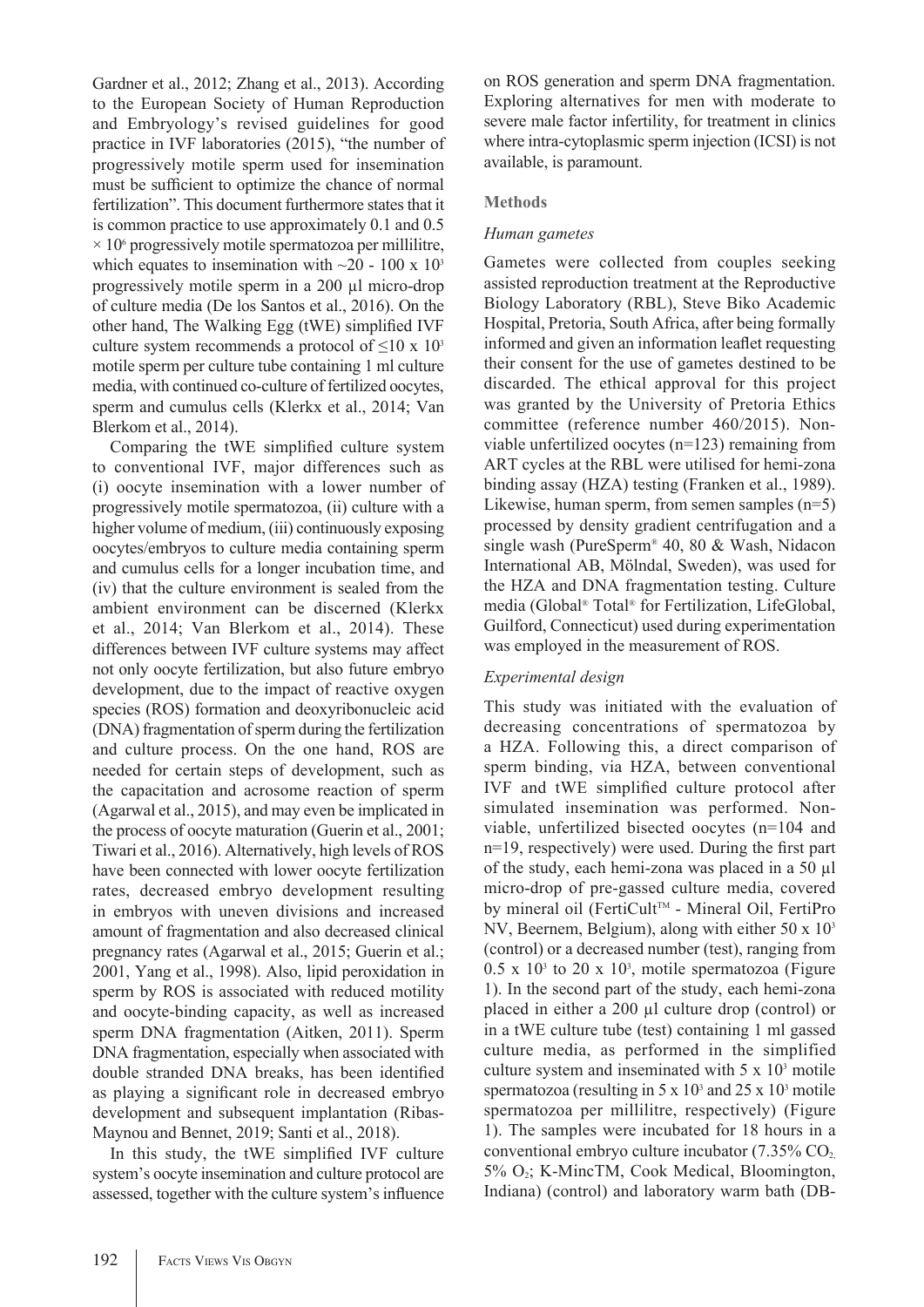

*Figure 1:* Flow diagram depicting parts 1 and 2 of hemi-zona binding assay. Part 1: Decreasing consentrations of motile sperm within the same volume of culture media are compared. Part 2: The same number of motile sperm in two different volumes of culture media are evaluated.

006, K-Systems Kivex Biotec A/S, Birkerod, Denmark) (tWE culture tube), set at 37°C. For each group, the hemi-zonae were removed from the culture media and the number of spermatozoa bound was counted to determine the minimal number of spermatozoa required to inseminate when employing the simplified tWE culture system.

### *Sperm Hemi-zona binding assay*

The hemi-zona binding assay (HZA) bio-test was performed according to Franken et al., (1989). Briefly, oocytes were bisected using a micromanipulator (Transferman NK2, Eppendorf, Hamburg, Germany) with a micro-blade (BD Micro-Sharp™, Beckton, Dickinson and Company, Franklin Lakes, NJ). From a single oocyte, one of the two halves of the zona pellucida was allocated to the test and its counterpart to the control group. The two hemi-zonae were placed in the relevant (test vs. control) culture media and washed spermatozoa were introduced.

Insemination of hemi-zonae in micro-drops was performed by diluting processed sperm with Puresperm® Wash, to appropriate concentrations so that a 5 to 10 µl volume would contain the prerequisite number of motile spermatozoa. The exact volume needed was then calculated and pipetted into the micro-drops containing hemizonae using a calibrated variable volume pipette (Finnpipette® F2).

For insemination into the tWE glass tubes, a single drop of the diluted sperm sample was expelled into a pre-equilibrated tube, using a 1 ml syringe and an 18

gauge needle. To ensure that accurate insemination counts were injected in the tubes, increasing volumes of water  $(5 - 100 \mu l)$ , with trypan blue (Cat. no. 15250061, 0.4% Trypan Blue Solution, Thermo Fisher Scientific Inc., Waltham, Massachusetts) added for improved visualization, were pipetted onto a petri dish (Cat. no. 150360, 90 mm diameter Nunc™ IVF Petri Dish, Thermo Fisher Scientific Inc., Waltham, Massachusetts), using a calibrated variable volume pipette. Alongside these drops, additional drops were made by expelling either a single or two drops of the coloured water from a 1 ml syringe with an 18 or 26 gauge needle (Cat. no. 305196 18 G & 30511 26 G, BD PrecisionGlide™) attached. By visual comparison, a single drop of fluid expelled from an 18 gauge needle was determined to be equivalent to 25 µl in volume. Having established the volume being inseminated, sperm samples were diluted to an appropriate concentration, as to have  $5 \times 10^3$  motile sperm in 25 µl. The hemi-zonae and sperm were incubated for 18 hours in either a humidified conventional embryo culture incubator (micro-drops) or a warming bock at 37°C (tWE tubes), to simulate the time oocytes and sperm are co-incubated before the first pre-zygote evaluation.

To observe and accurately count the number of spermatozoa bound to the hemi-zonae, the hemi-zonae were incubated for one hour at room temperature in phosphate buffered saline (PBS; P4417, Sigma-Aldrich Pty Ltd, Johannesburg, South Africa) containing 0.02 M glycine. Following incubation, the hemi-zonae were washed in PBS and placed in 4  $\mu$ M ethidium homodimer (EthD-2; LIFE Technologies, Johannesburg, South Africa) for 30 minutes (in the dark at room temperature). After staining, the hemi-zonae were washed  $(x3)$  in PBS and mounted on glass coverslips (22 x 22 mm microscope cover glass, Lasec SA, Johannesburg, South Africa), held by 1 µl droplets of clear nail polish on each corner over a microscope slide (76 x 26 x 1 mm, Lasec SA, Johannesburg, South Africa), using antifade mounting medium (Prolong Diamond Antifade 5; LIFE Technologies, Johannesburg, South Africa).

Subsequently, the minimum sperm concentration, which would provide sufficient sperm binding, was determined from counts of spermatozoa bound to hemi-zonae using a confocal laserscanning microscope (LSM 510 Meta confocal, Zeiss, Oberkochen, Germany). For each hemizona, double-blinded counts, by two experienced evaluators were perfomed at 400 times magnification (Axiovert 200; Zeiss, Oberkochen, Germany). If fewer than 50 spermatozoa were bound to a control hemi-zona the corresponding sample and data-set was discarded.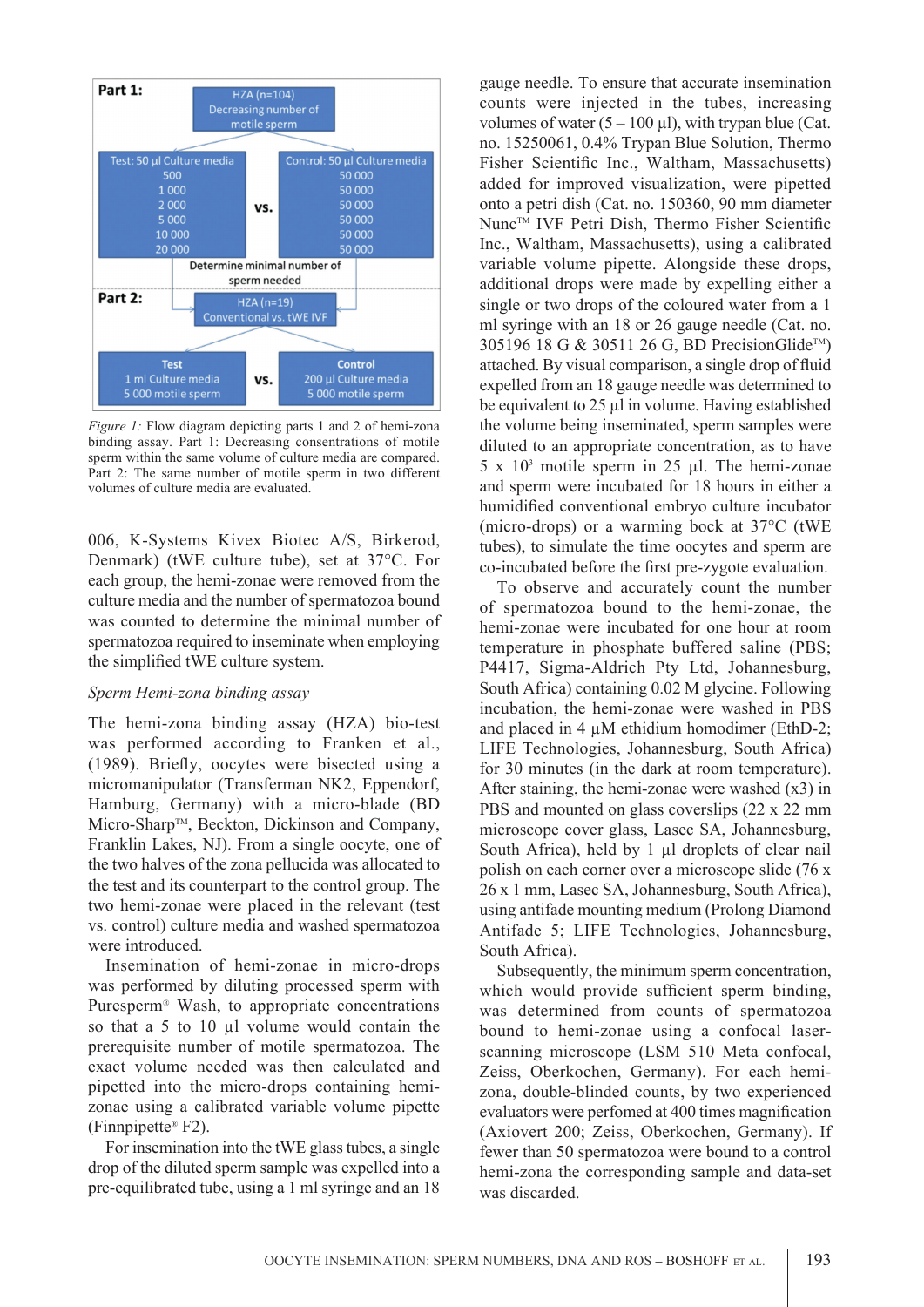# *Sperm deoxyribonucleic acid packaging*

Individual DNA packaging of spermatozoa remaining in the culture media was assessed using a toluidine blue stain (Marchesi et al., 2010; Sasikumar and Dakshayani, 2013). Due to low volumes and numbers of sperm  $(200 \mu l)$  culture media and 5 x 103 motile sperm per sample), samples (n=36) were pooled by combining three samples from the same group (test or control,  $n=12$  pooled samples) before sperm and culture media were separated by centrifugation (Centrifuge 5417R, Eppendorf, Hamburg, Germany) at 500g for 10min. After centrifugation, 10 µl sperm pellets were removed by careful pipetting, smeared onto a glass microscope slide and left to air dry. Sperm samples were then fixed to the slides by 30 minute exposure to a 1:1 mixture of 96% ethanol and acetone and allowed to air dry. Fixed slides were counterstained stained with  $0.1\%$  nigrosine and placed in  $0.1M$  HCl for 15 minutes to hydrolyse the spermatozoa and then rinsed twice with distilled water. Slides were finally submerged in a 0.05% toluidine blue solution for 15 minutes, removed and left to air dry (Gardner et al., 2012).

Evaluation of stained spermatozoa was performed using a light microscope (Axioskop 40, Zeiss, Germany) and 40x-phase contrast objective. A total of 200 spermatozoa per sample were counted, to distinguish lightly stained (normal DNA packaging) from darker stained sperm (abnormal DNA packaging or DNA fragmentation present), and the percentage DNA fragmentation calculated (Marchesi et al., 2010).

# *Reactive oxygen species generation in the culture media*

Following the DNA fragmentation evaluation, supernatants from all samples, after the removal of spermatozoa, were frozen for subsequent ROS evaluation. The concentration of ROS in each (control and test) sample was evaluated using the fluorogenic probe 2',7'-dichlorodihydrofluorescein diacetate (DCF-DA; C24H16Cl2O7; D6883,Sigma-Aldrich Pty Ltd, Johannesburg, South Africa). In addition, to evaluate the contribution of cumulus cells on ROS generation during incubation, tWE culture tubes (n=6) with 1 ml culture media and conventional IVF insemination dishes with 250 µl culture media drops (n=6) were prepared and gassed. Excess, discarded cumulus cells, removed during a standard oocyte aspiration were cut into approximately 10 x 10 x 5 mm sections. Individual pieces were then placed in pre-equilibrated culture media with either  $5 \times 10^3$  motile spermatozoa (tWE culture tubes) or  $50 \times 10^3$  motile spermatozoa (conventional IVF insemination droplets). The culture tubes were kept in a warming block at 37°C for the duration of the experiment and the insemination dishes kept in a conventional embryo culture incubator (7.35%  $CO_2$ , 5%  $O_2$ , 37°C).

Prior to the initiation of culture, 50 µl culture media was removed from all culture tubes and insemination drops. Incubation then ensued, with another 50 µl of media removed after 18 hours of culture. During conventional IVF, fertilized oocytes would be removed from the insemination media after approximately 18 hours of culture (De los Santos et al., 2016; Gardner et al., 2012). Therefore, incubation of the insemination dishes were terminated after 18 hours and no more sampling from these dishes was performed. The culture tubes simulating the simplified tWE IVF culture system were cultured up to 114 hours after insemination, with 50 µl culture media samples being removed from each culture tube at 66 and 114 hours after insemination. Culture media samples were removed from the culture tubes using a needle and syringe, without opening the tubes. According to manufacturer's specifications (OxiSelect<sup>™</sup> In Vitro ROS/RNS Assay Kit, Cell Biolabs, Inc., San Diego, CA), all samples were centrifuged at  $1 \times 10^4$  G for 5 minutes to eliminate any insoluble particles and the supernatant removed for storage in 2 ml CryovialsTM at -196°C in order to batch samples for evaluation.

A fresh  $H_2O_2$  standard control (H1009, Sigma-Aldrich Pty Ltd, Johannesburg, South Africa) was prepared on the day of experimentation by diluting a stock concentration of 30  $\mu$ M H<sub>2</sub>O<sub>2</sub> in Global<sup>®</sup> Total® for Fertilization in a stepwise fashion by the removal of 500 µl of the stock solution, to which 1000 µl Global® Total® for Fertilization was added. Hereafter, the process was repeated until concentrations of 30, 10, 3.333, 1.111, 0.370, 0.123, 0.041 and 0.014  $\mu$ M H<sub>2</sub>O<sub>2</sub> were obtained. Test samples were thawed to room temperature just prior to the readings being performed.

A working solution of 10 µM DCF-DA in PBS was freshly prepared before experimenting and 50 µl DCF-DA, together with 50 µl volume of either sample ( $n=6$  repeats per test sample) or  $H_2O_2$ concentration (n=3 repeats per concentration) was pipetted into separate wells of a sterile, untreated, white bottomed, 96-well plate (Nunc 236105, Thermo Scientific, Roskilde, Denmark) to have a final volume of 100 µl in each well. Negative controls of Global® Total® for Fertilization, sterile water and 10  $\mu$ M DCF-DA (n=2 repeats each) were also prepared. The 96-well plate was placed in a multimode plate reader (Biotek Synergy 2, Biotek Instruments, Winooski, Vermont). Excitation was performed at 485 nm, and fluorescence emission at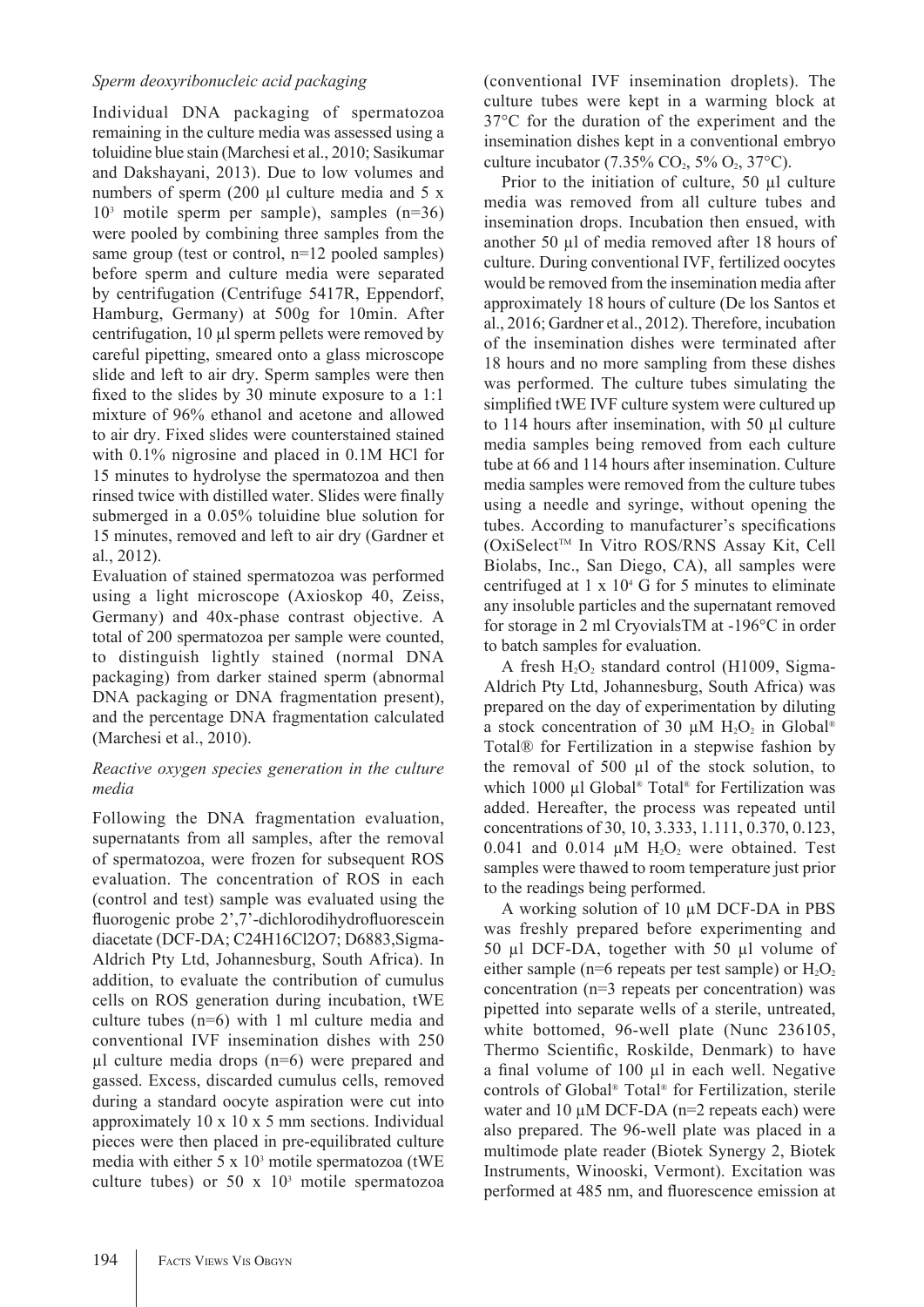590 nm was detected, according to manufacturer's specifications (OxiSelect<sup>TM</sup> In Vitro ROS/RNS Assay Kit).

### *Statistical analysis*

A one-way analysis of variance with Bonferroni adjustment was employed to compare spermzonae binding numbers in six tests and one control group after HZA with decreasing sperm numbers. Descriptive statistics were used to determine 99% confidence intervals for insemination groups of interest in respect of sperm-zonae binding. The derived minimum insemination number was used to compare two culture methods by HZA. A paired t-test was performed to compare the association between sperm-zona binding in the test and control groups with a 0.05 level of significance. Assessments of sperm and culture media remaining after the completion of the previous experiment were used to evaluate sperm DNA fragmentation and culture media ROS generation. Wilcoxon's signed-rank test compared test vs. control groups in both cases at a 0.05 level of significance.

### **Results**

### *Minimal sperm insemination numbers*

Binding of sperm to the zona pellucida was compared by a modified HZA, using semen samples from five donors that had sperm parameter values above the lower reference limits [5th edition of the World Health Organization's Laboratory manual for the examination and processing of human semen (2010)]. Sperm parameters can be seen in Figure 2. Sperm-zona binding (mean  $\pm$  SD & 95% CI), per group of sperm insemination number, is listed in Table I.



*Figure 2:* Individual and average sperm parameters (bar chart on primary axis: concentration and motility; X-Y scatter plot on secondary axis: morphology) of donors (n=5) used during the hemi-zona assay.

| <b>Table I.</b> $\sim$ Spermatozoa mean binding to hemi-zonae after |  |  |  |
|---------------------------------------------------------------------|--|--|--|
| insemination of sperm $(95\% \text{ CI}, \text{n} = 104)$ .         |  |  |  |

| <b>Sperm insemination</b><br>number (x10 $^3$ /ml) | Mean no<br>sperm bound | (95% CI)         |  |
|----------------------------------------------------|------------------------|------------------|--|
| 0.5                                                | 13948                  | (9.78:18.12)     |  |
| 1                                                  | 20.533                 | (16.21; 24.85)   |  |
| $\mathbf{2}$                                       | 35.314                 | (28.14; 42.49)   |  |
| 5                                                  | 39 638                 | (32.06 : 47.22)  |  |
| 10                                                 | 62824                  | (50.68 : 74.97)  |  |
| 20                                                 | 73.256                 | (61.92 : 84.59)  |  |
| 50                                                 | 119.720                | (105.08, 134.36) |  |

*Conventional culture versus the simplified tWE culture*

Sperm hemi-zonae binding in 200 µl and 1 ml culture media, after insemination with 5 x 103 motile sperm, resulted in a mean (±SD) sperm binding per hemi-zona of  $22.36 \pm 5.06$  and  $12.79 \pm 7.75$  for the two groups, respectively (Figure 3). The difference between the two groups  $(p=0.003)$  was calculated as 42.8% with 95% CI of [31.71%; 82.58%].

### *Sperm deoxyribonucleic acid packaging*

The mean  $(\pm SD)$  percentage of sperm with normal DNA packaging from the two culture media volumes evaluated were  $78.8\% \pm 2.71$  and  $79.2\%$  $\pm$  4.02 (Figure 4). No significant difference in DNA integrity was observed between the two test groups.



*Figure 3:* Mean sperm binding ( $\pm$ SD) to hemi-zonae in 200 µl vs. 1 ml culture media after insemination with  $5 \times 10^3$  motile sperm (n=19);  $p=0.003$ .



*Figure 4:* Mean ( $\pm$ SD) sperm DNA integrity after insemination in 200  $\mu$ l and 1 ml culture media (n=12); p=0.901.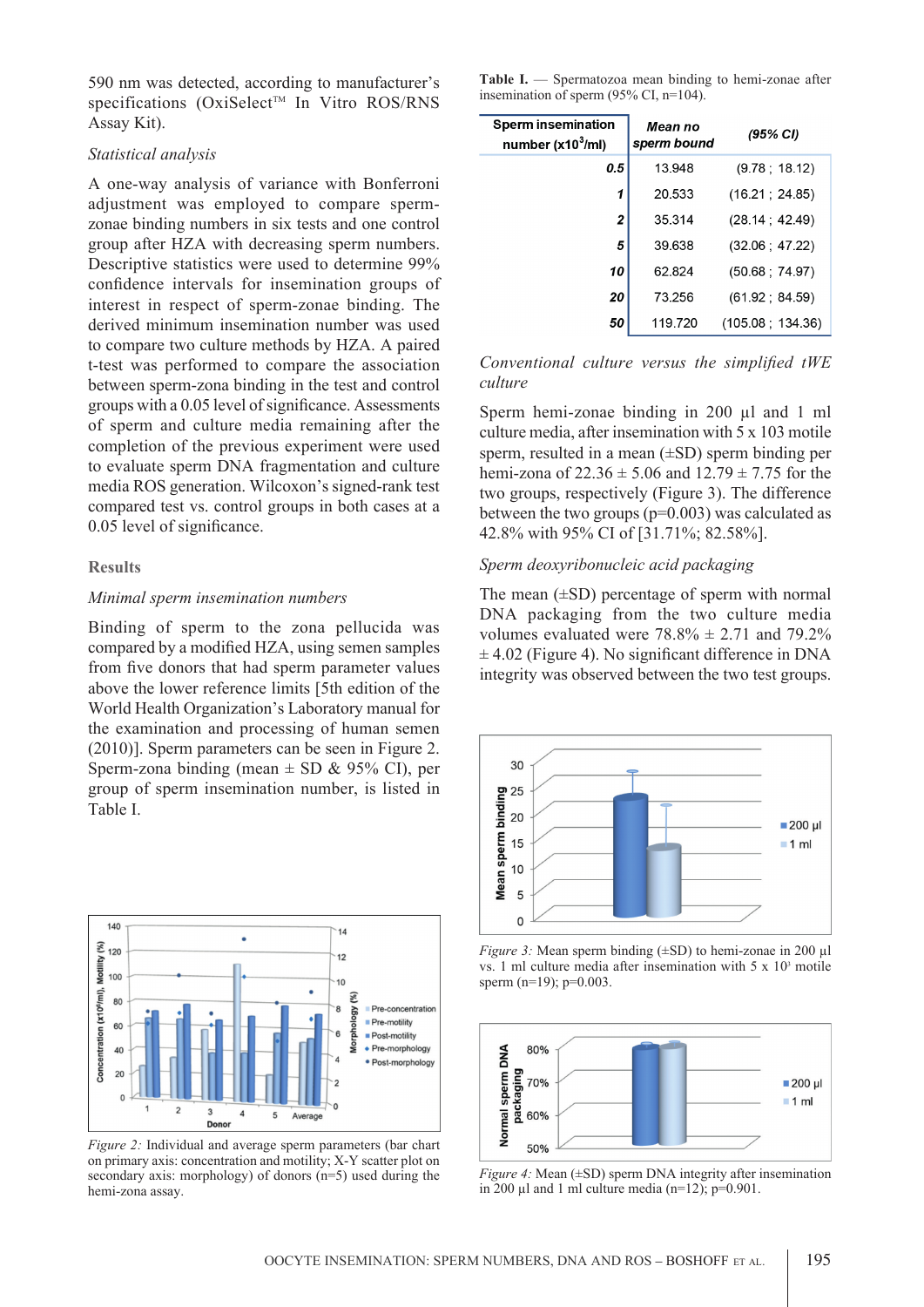### *Reactive oxygen species generation*

The fluorescence measured in 200 µl and 1 ml culture media, after insemination with  $5 \times 10^3$  sperm, was (mean RFU  $\pm$  SD) 40735  $\pm$  195 and 40796  $\pm$ 693, respectively, with no significant difference observed. The simulated conventional and tWE simplified IVF cultures system's mean  $RFU \pm SD$ values, as measured at 0 and 18 hours (conventional and tWE), as well as 66 and 114 hours (tWE only) can be seen in Table II.

**Table II.** — Mean fluorescence ( $RFU \pm SD$ ) measured in culture media samples, comparing the simplified Walking Egg (tWE) and conventional in vitro fertilization (IVF) culture systems.

| <b>Time</b> | Fluorescence (RFU ±SD) |                                            |  |  |  |  |  |
|-------------|------------------------|--------------------------------------------|--|--|--|--|--|
| (hours)     |                        | <b>Conventional IVF</b> Simplified tWE IVF |  |  |  |  |  |
| 0           | 39938 ±525             | $39960 + 815$                              |  |  |  |  |  |
| 18          | $40825 + 192$          | 40315 +716                                 |  |  |  |  |  |
| 66          | N/A                    | 40659 +693                                 |  |  |  |  |  |
| 114         | N/A                    | 41182 ±857                                 |  |  |  |  |  |

### **Discussion**

The simplified system could be considered as an innovative alternative to conventional IVF. This system allows for the use of minimalistic numbers of sperm for fertilization and the continuous culture of embryos which are maintained in a single step culture media, together with the remaining sperm and cumulus cells (Van Blerkom et al., 2014). The number of sperm required for insemination is debatable, often leaving men suffering from oligozoospermia with no other option than ICSI (Craft, 1982; De los Santos et al., 2016; Elder et al., 2010; Gardner et al., 2012; Zhang et al., 2013). However, Craft, in 1982, stated that as much as 10 x 103 sperm can affect fertilization and speculated that even less may be sufficient. He also declaring that the removal of fertilized oocytes from the dish containing cumulus cells was unnecessary (Craft, 1982). In this study, a direct comparison between conventional IVF and the tWE simplified system, in regards to their capacity for minimal sperm insemination and its influence in terms of DNA fragmentation and ROS generation was performed.

The binding of 20 sperm to a hemi-zona is considered as a cut-off value indicating that the zona is of acceptable quality for the bio-test, and that the fertilization potential of a sperm sample is adequate (Franken et al., 1991). The results from the current HZA indicated >20 sperm binding from sperm insemination numbers of as few as 1 x 103 motile sperm could be achieved. However, considering the statistical analysis (95% CI lower limit; 16.21 sperm bound for  $1 \times 10^3$  motile sperm inseminated), groups with  $>2 \times 10^3$  motile sperm used for insemination displayed lower limits of >20 sperm bound per oocyte. Therefore, a minimum cutoff value of  $2 \times 10^3$  motile sperm for insemination during conventional IVF is recommended.

Also, during experimentation, difficulty was initially experienced with the retrieval of hemizonae from the culture tubes (tWE culture system group). Locating the hemi-zonae within microdroplets is already challenging, as the zonae are transparent glycol-protein structures (Primakoff and Myles, 2002). This proved to be near impossible when attempting to retrieve the hemi-zonae in the large volume of the tWE tubes, achieving the retrieval of only three out of the nineteen hemizonae. The experimental design was adapted to improve visualization of the hemi-zonae by replacing the tWE tubes with 4-well dishes. From this, 1 ml culture media containing hemi-zonae were inseminated with  $5 \times 10^3$  motile spermatozoa and left to incubate for 18 hours in a conventional embryo culture incubator. Hereafter, the hemi-zonae were easily located and all hemi-zonae were retrieved after the test period.

After the volume of culture media had been increased in-line with the simplified tWE IVF culture system protocol, the corresponding reduction in sperm concentration, as expected, resulted in a decline in the number of sperm bound to hemizonae. To compensate for this lower binding, the number of sperm to be inseminated could be increased. A minimum cut-off of  $2 - 5 \times 10^3$  motile sperm for insemination in the simplified tWE IVF culture system is therefore proposed, depending on a holistic consideration of all sperm parameters.

The assessment of sperm DNA packaging by toluidine blue facilitated the indirect measurement of sperm DNA integrity (Sasikumar and Dakshayani, 2013), comparing the two culture systems, yet demonstrating no significant differences in the current study. Since the volume of culture media and the number of sperm used for insemination does not influence sperm DNA fragmentation, the reduced sperm for insemination protocol can be applied with the simplified tWE IVF culture system.

Furthermore, the experiment's setup simulated the cumulus-oocyte-complex insemination and subsequent continuous culture of embryos in the simplified tWE IVF culture system and during conventional IVF respectively. The extended culture of embryos in media containing cumulus and sperm cells, as is performed in the simplified tWE IVF culture system, could present a potential vulnerability due to a build-up of ROS over time. The